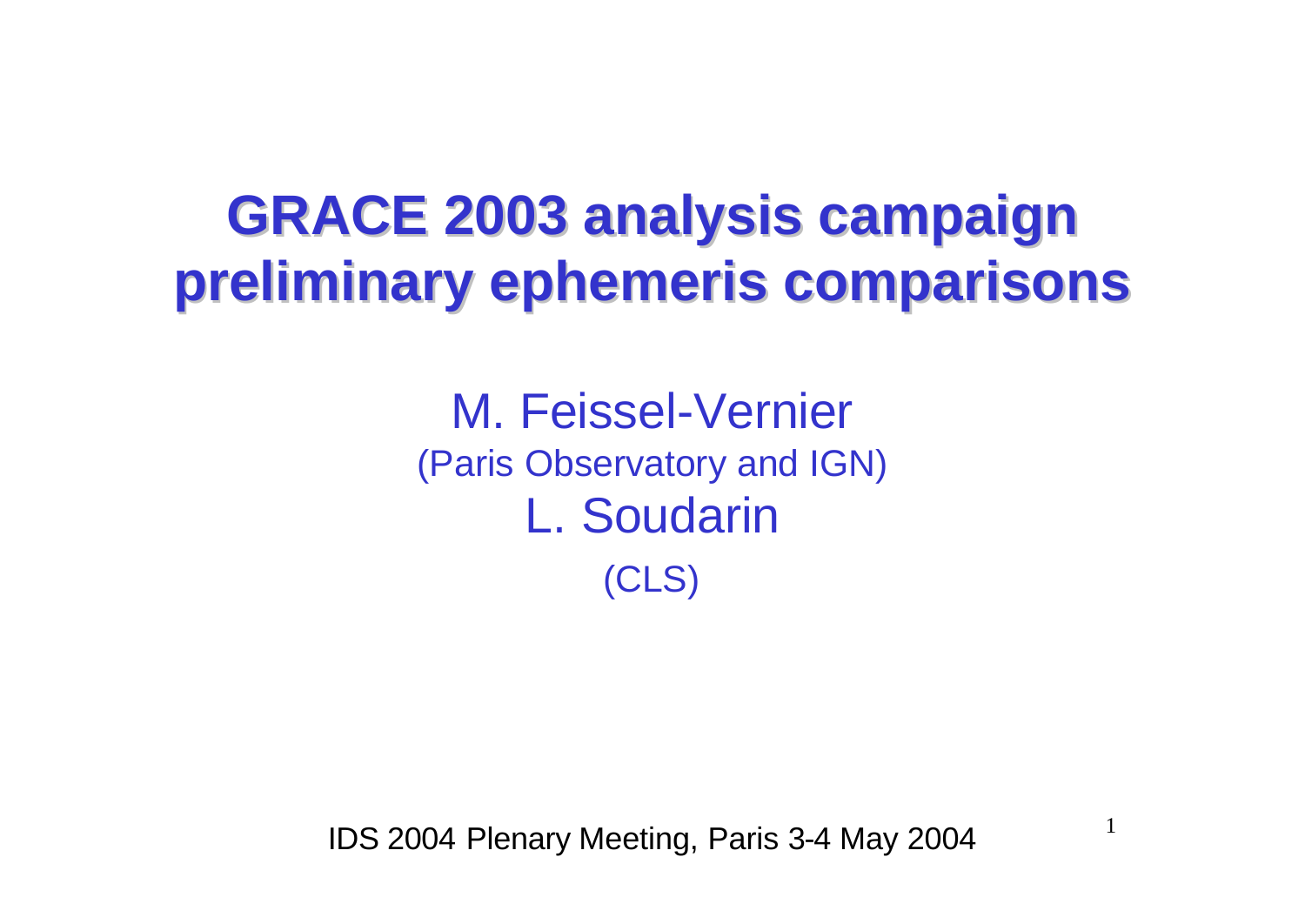# IDS-GRACE analysis campaign

**Analyse three months Oct-Nov-Dec 2002, from all six satellites using up to five gravity field models:** 

**EGM96 GRIM5 GGM01C GGM01S GFZ01S** 

**Standard products: sets of [weekly station coordinates + daily polar motion] solutions**

**Products analysed here:**

**Time series of relative translations and scales of 90 daily orbits computed in ITRF2000 with four different gravity field models with those referred to GGM01C.**

> **24 plots (6 satellites, 4 pairs of gravity fields): ftp lareg.ensg.ign.fr/pub/martine/IDS\_2004**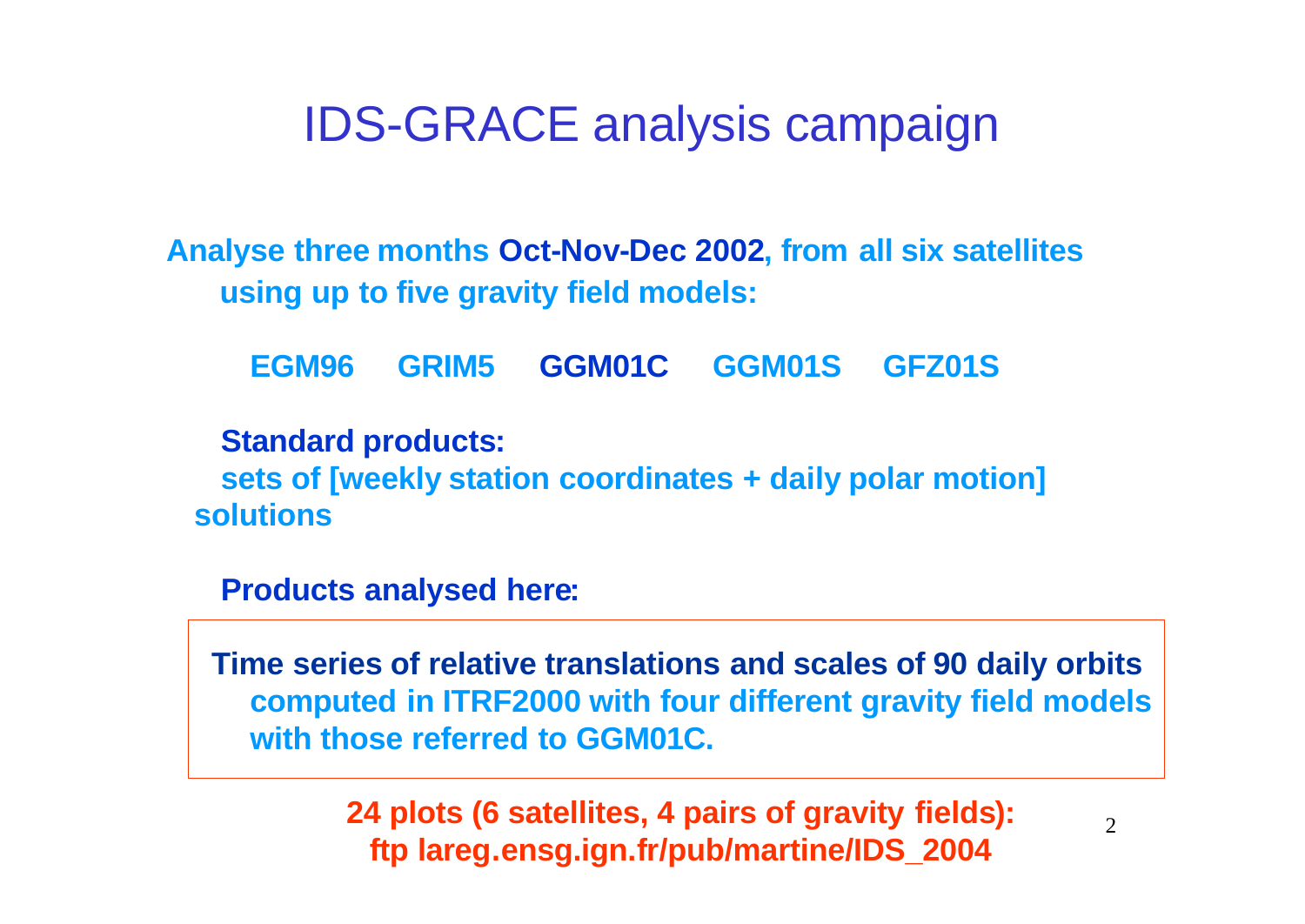# Orbit computation strategy

**Satellites DORIS only: Spot 2, 4, 5, DORIS+SLR: Topex/Poseidon, Jason 1, Envisat Fixed references TRF: ITRF2000 EOP: IERS C04 Gravity fields - Degree and order: 95, 95 EGM96 GFZ01S (EIGEN-GRACE) GRIM5 GGM01C GGM01S Elevation cutoff: 12 ° Orbit length: 24 hours Other estimated parameters: - atmospheric drag - solar pressure - Hill empirical parameters - Tropospheric zenith delay and frequency offset /pass/station**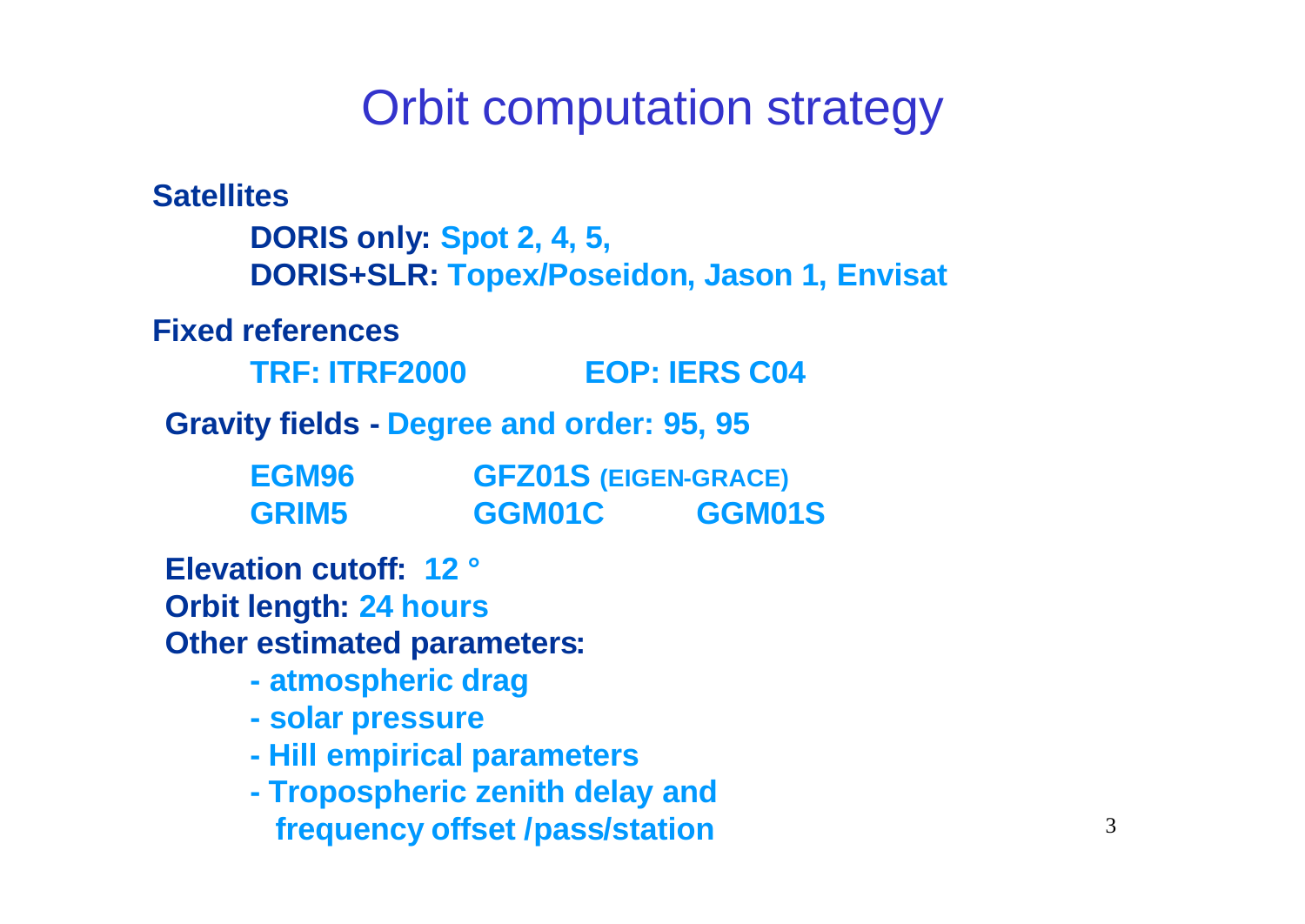# Example 1: EGM96-GGM01C

Allan graphs

#### **Spot 5 Topex/Poseidon**



Allan graphs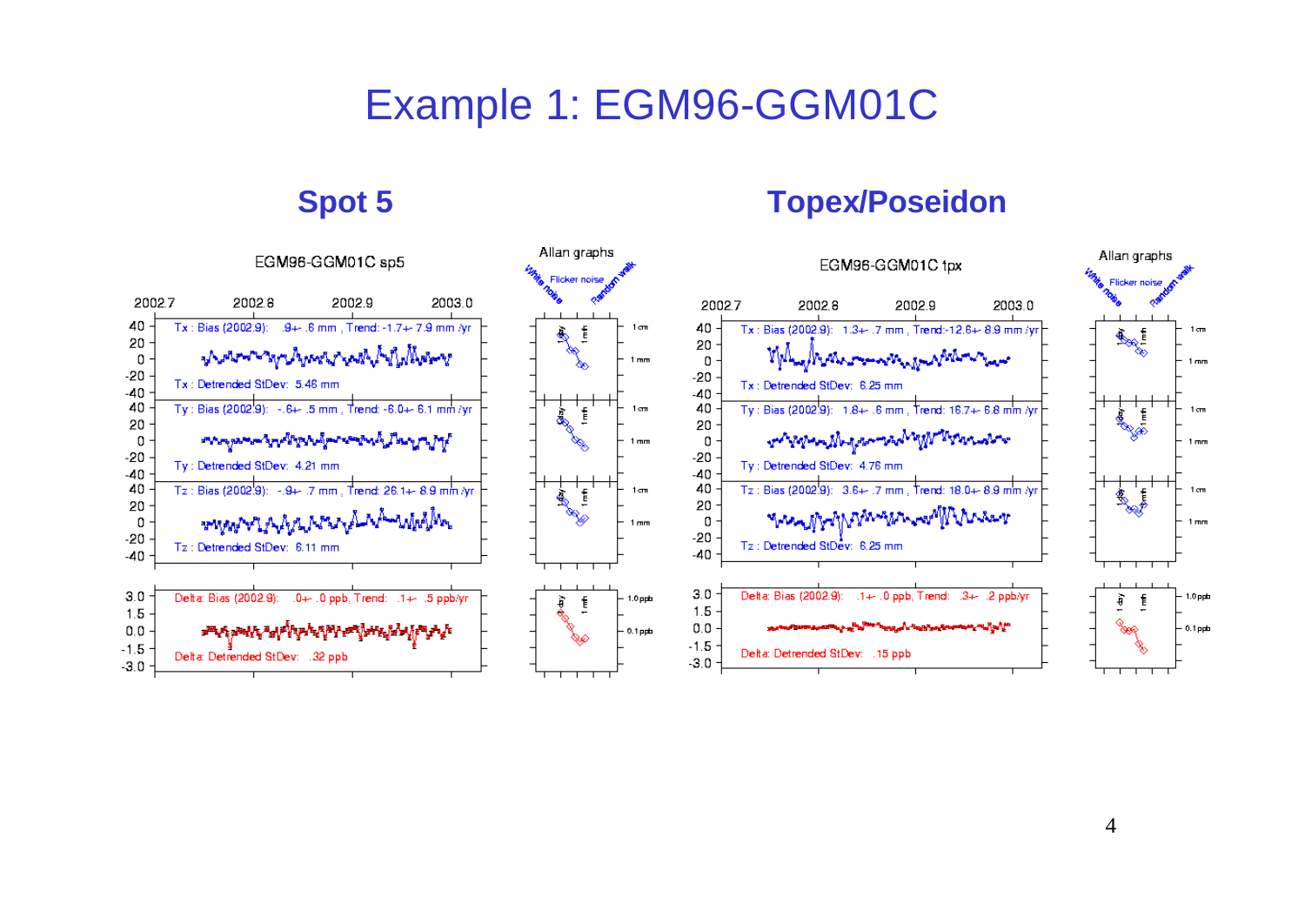# Example 2: Spot5

#### **GFZ01S-GGM01C GRIM5-GGM01C**

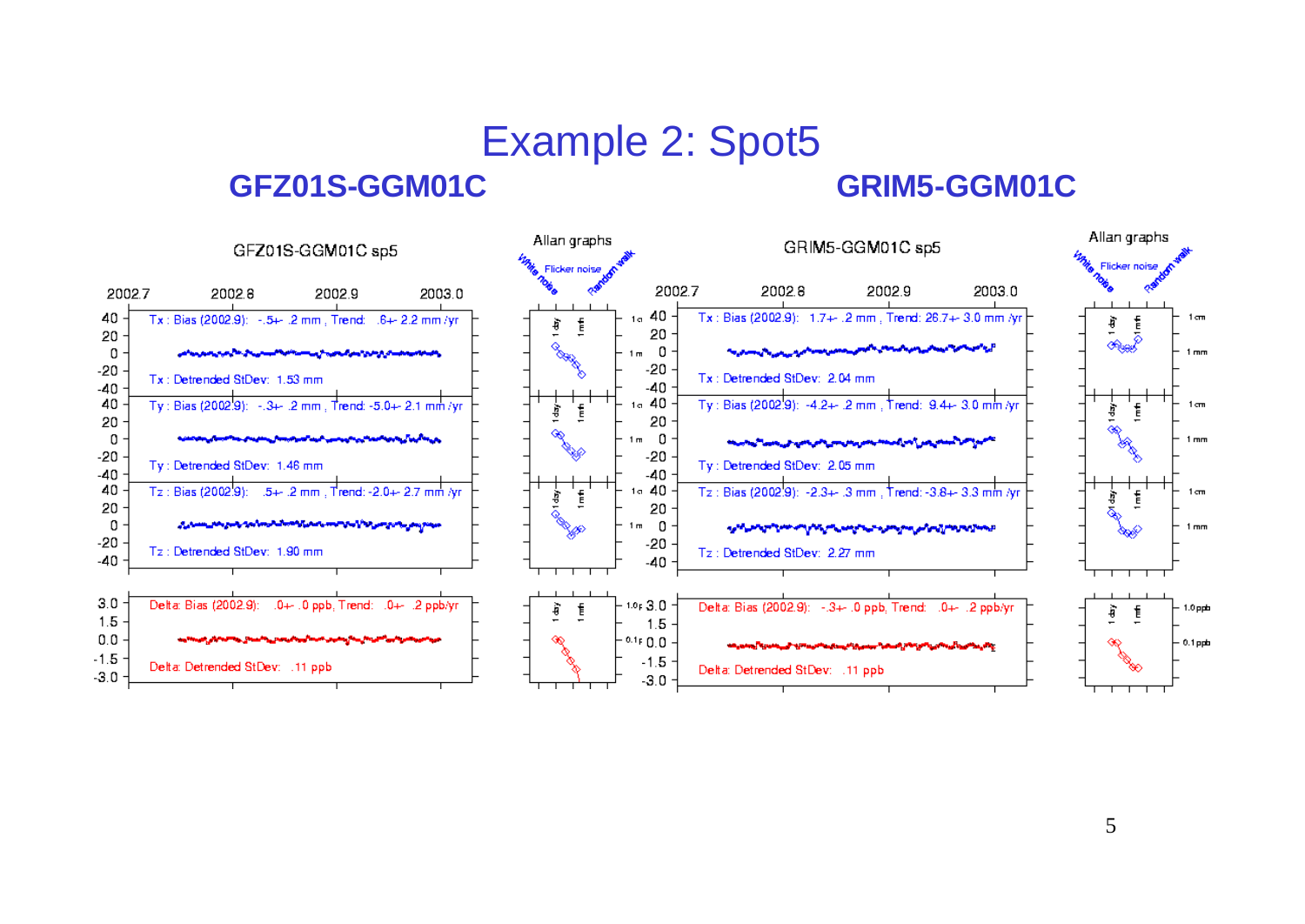# Example 3: Jason 1

#### **GFZ01S-GGM01C GRIM5-GGM01C**

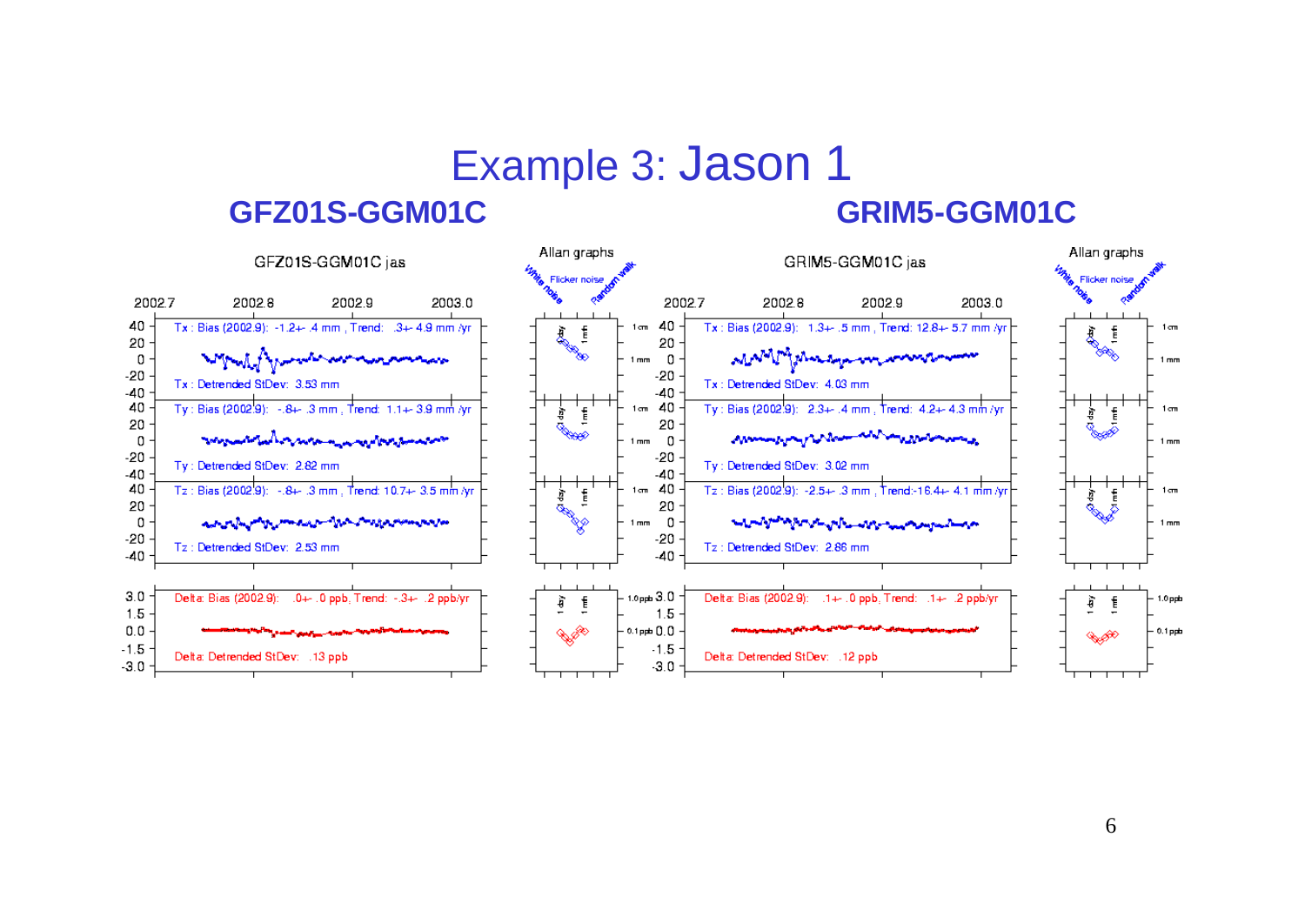Deterministic and statistical analyses of differences in origin and scale

Systematic differences

**Bias Drift Detrended standard deviation** 

Stability analysis using the Allan variance

**The Allan variance is defined as the variance of the first difference of a time series.** 

**Its variation as a function a the sampling time offers diagnoses for spectral density laws such as** 

- **-** *white noise* **(spectral density independent of frequency)**
- **-** *flicker noise* **(spectral density ~1/frequency) and**
- **-** *random walk* **(spectral density ~1/squared frequency).**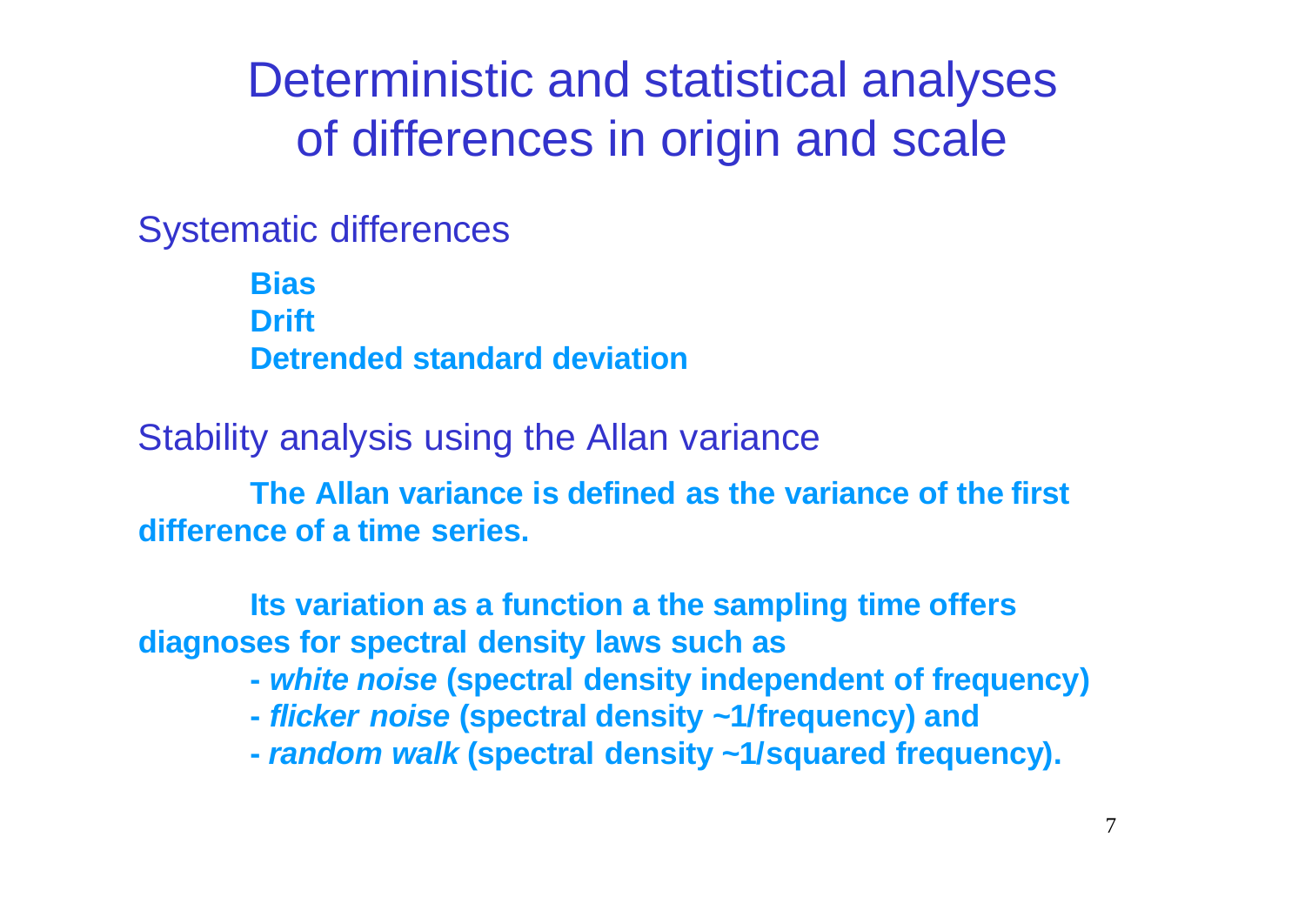## Bias at 2002.9 Linear drift

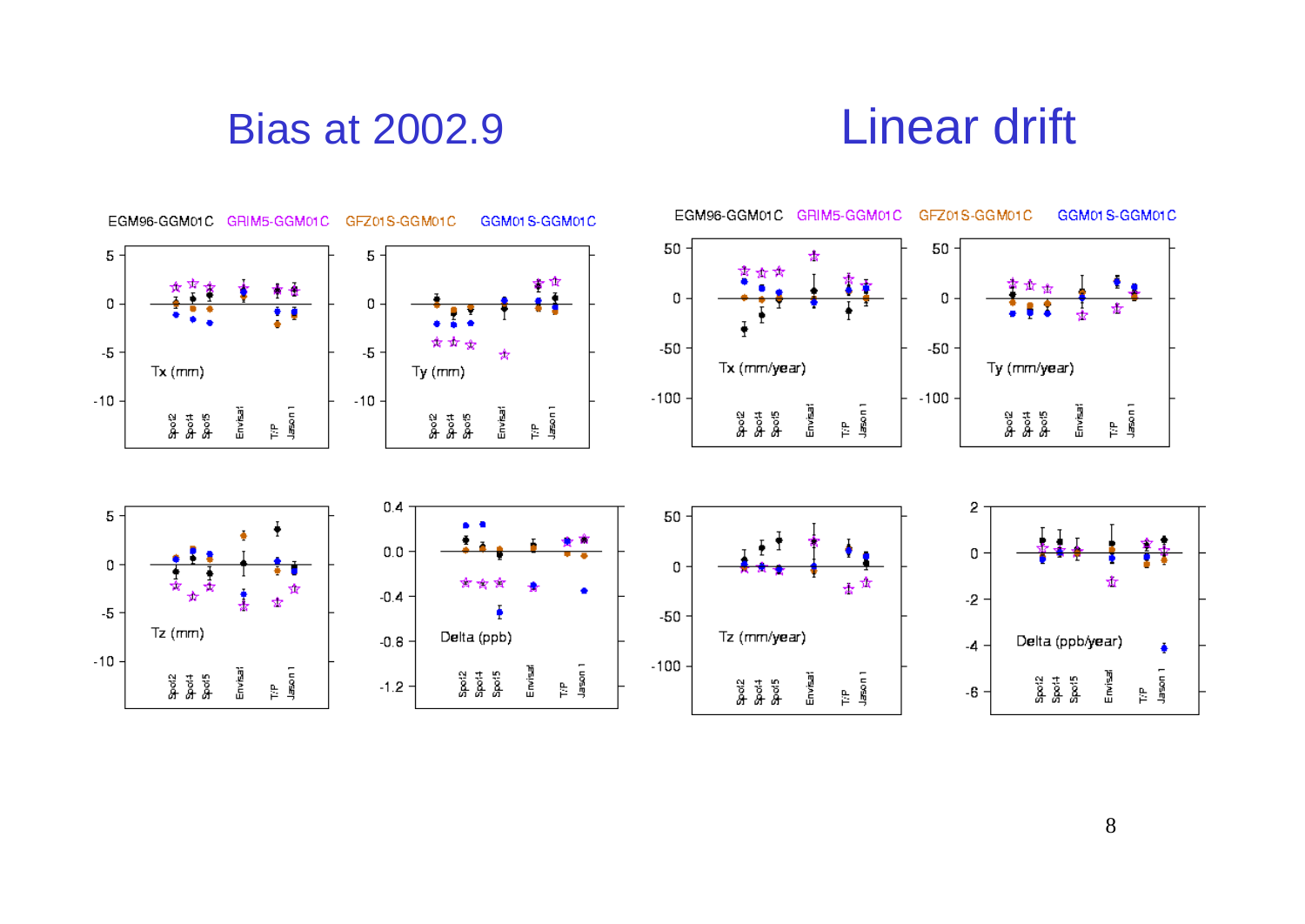# **Origin: effects of changing the gravity field**

#### **Bias**

- Differences satellite-to-satellite up to 7-8 mm
- |**Tx**| < 3 mm Most satellite-dependent for GFZ and GGM01S
- |**Ty**| < 6 mm Most satellite-dependent for GRIM5 and GGM01S
- |**Tz**| < 5 mm Most satellite-dependent for EGM96 and GGM01S Envisat most scattered

#### Local drift (over 90 days)

- Differences satellite-to-satellite up to 70-80 mm/yr
- |**Tx**| < 3 mm/yr Most satellite-dependent for EGM96 and GRIM5 Spot2 most scattered
- |**Ty**| < 6 mm /yr Most satellite-dependent for GRIM5 and GGM01S
- |**Tz**| < 5 mm /yr Most satellite-dependent for GRIM5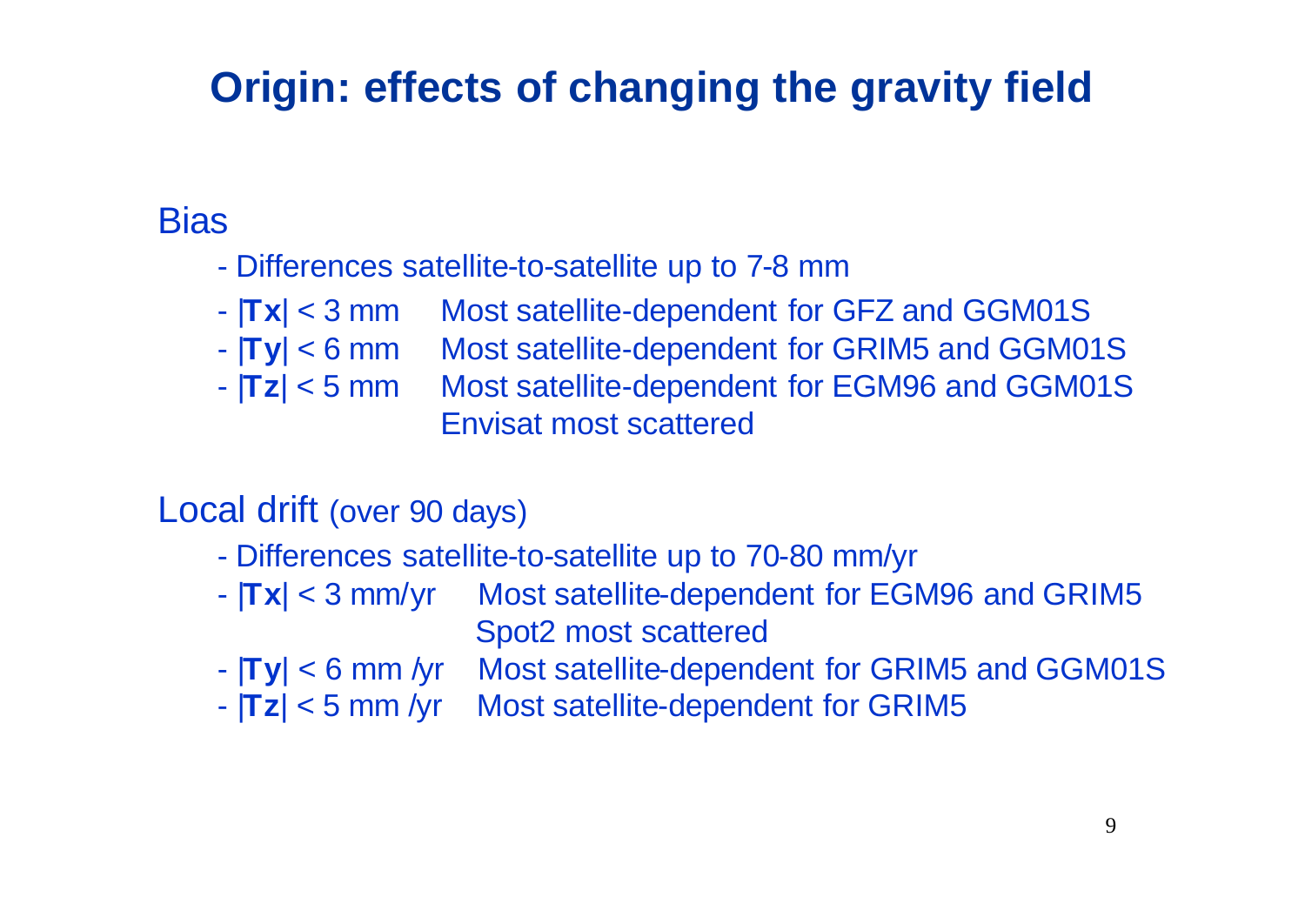# **Scale: effects of changing the gravity field**

**Bias** 

- Differences satellite-to-satellite up to 0.8 ppb
- Most satellite-dependent for GRIM5 and GGM01S
- Outlier
	- GGM01S/Spot5: 0.54 ppb
- Local drift (over 90 days)
	- Differences satellite-to-satellite up to 70-80 ppb/yr
	- Most satellite-dependent for GRIM5 and GGM01S
	- Outliers

GGM01S/Spot5: - 4.1 ppb/yr GGM01S/Jason: - 8.9 ppb/yr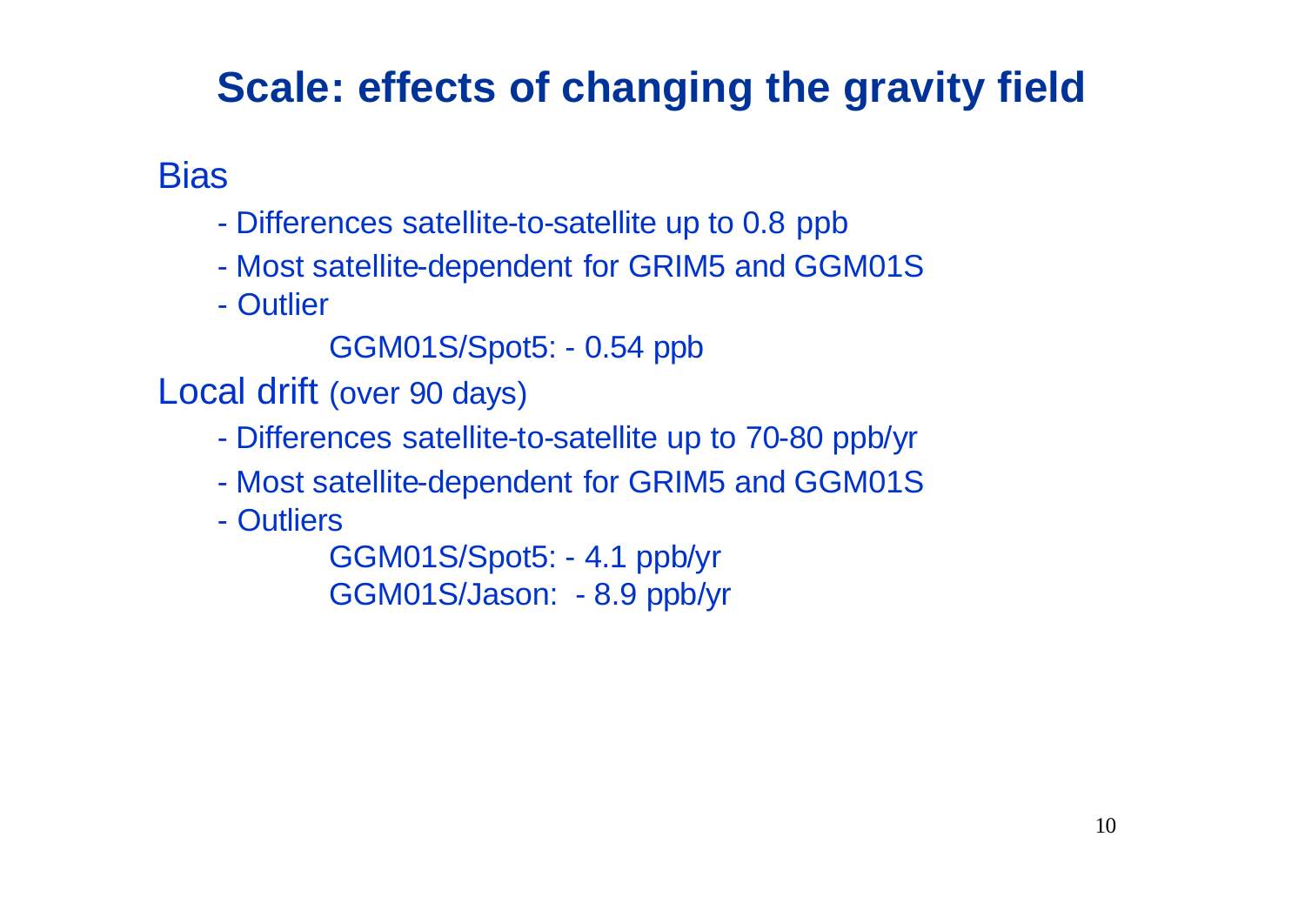# Detrended standard deviation

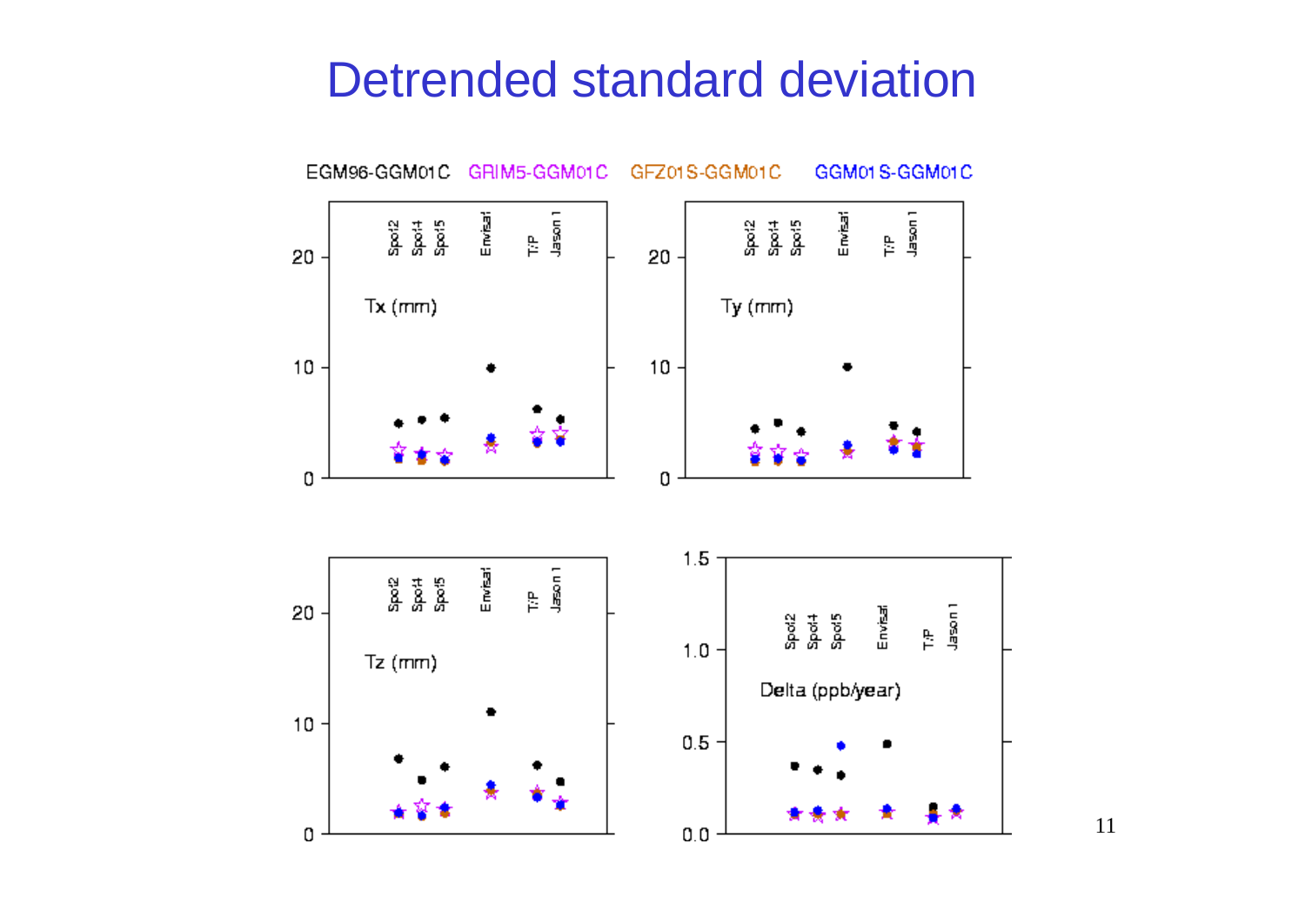# **Scattering: effects of changing the gravity field**

### **Origin**

- EGM96: detrended standard deviation 5-10 mm (Envisat)
- All others: detrended standard deviation < 4 mm
- Differences satellite-to-satellite small

**Scale** 

- EGM96: detrended standard deviation 0.1-0.5 ppb
- All others: detrended standard deviation < 0.2 ppb
- Differences satellite-to-satellite small, except for EGM96
- Outlier

GGM01S/Spot5: 0.48 ppb (anomalous behaviour)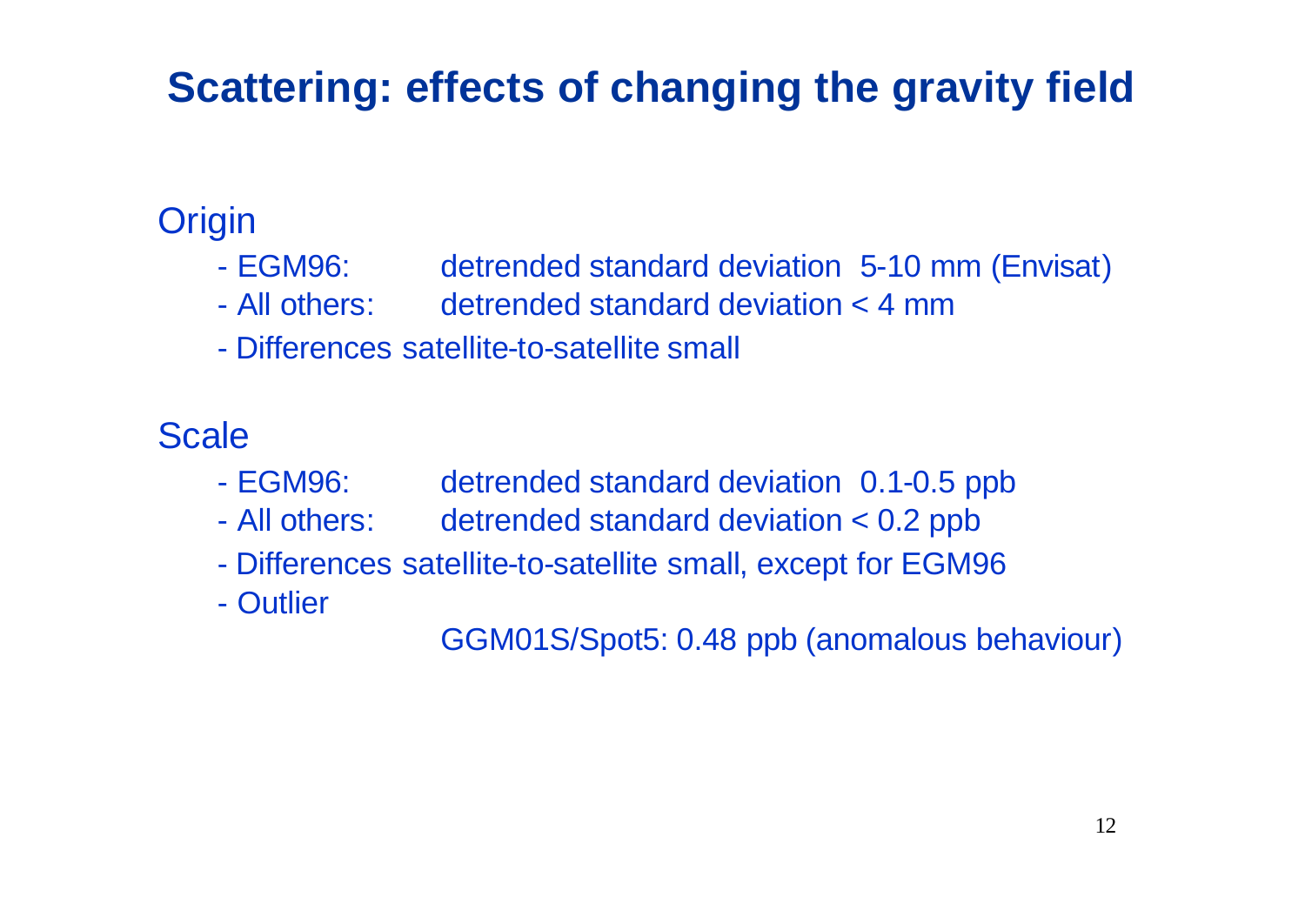# Stability graphs (1/2)

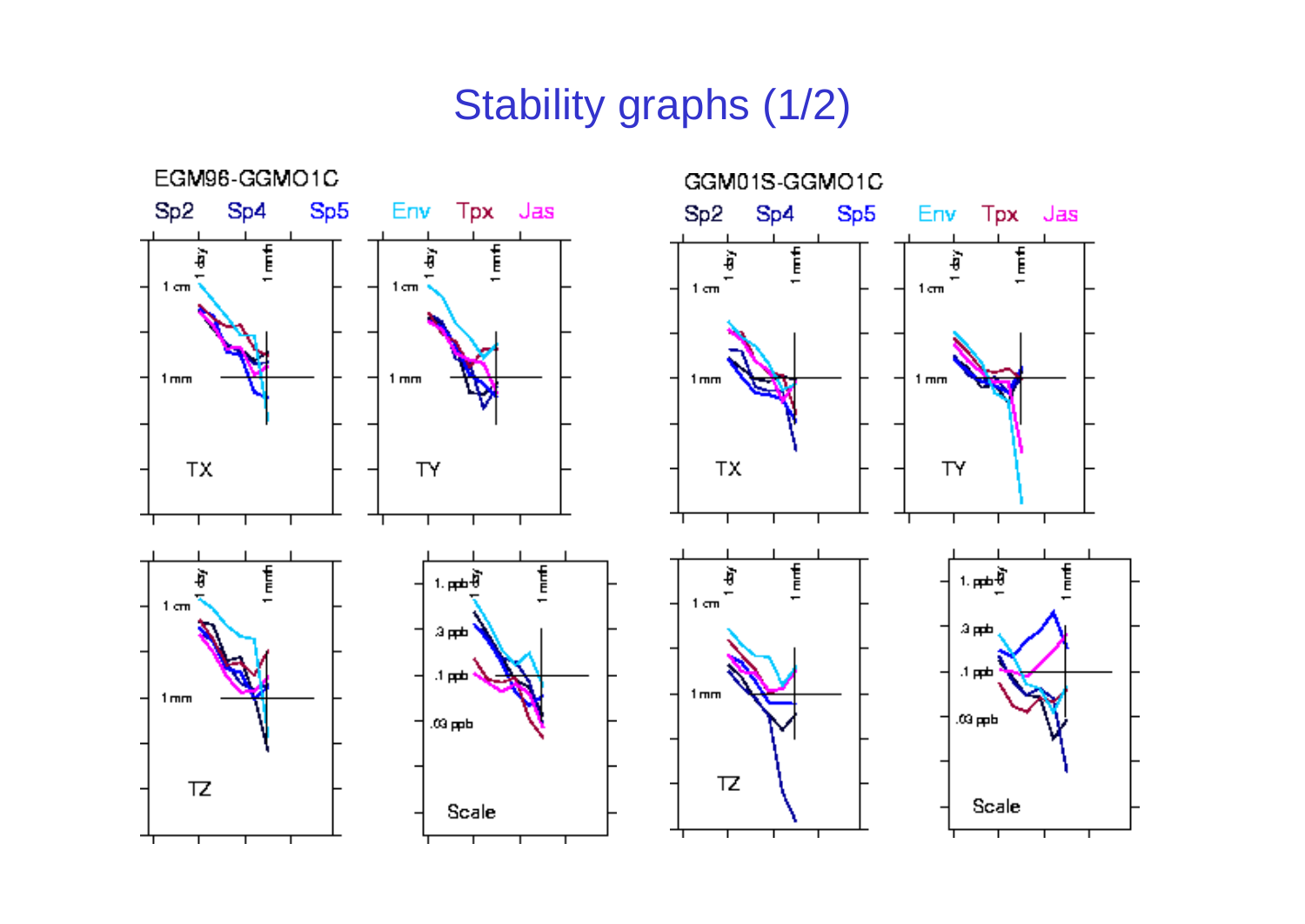# Stability graphs (2/2)

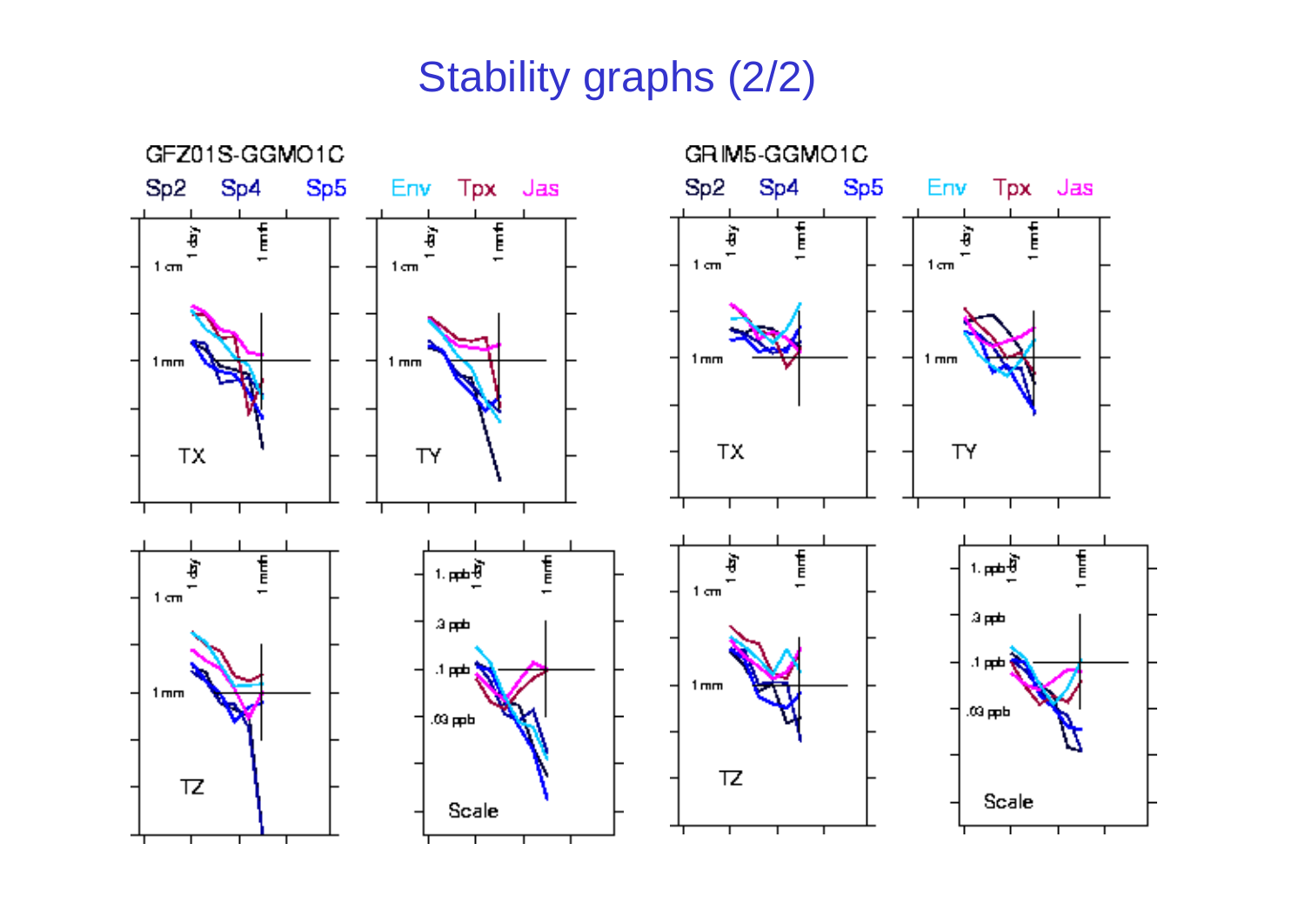# **Stability (1d-1mth):**

# **effects of changing the gravity field**

## **Origin**

- Mostly **white noise** => **< 1mm @ 1 mth**
- EGM96 differences least stable ( > 1 mm @ 1 mth)
- Anomalous behaviours

### **Scale**

- Mostly **white noise** => **< 0.05 ppb @ 1 mth**
- EGM96 differences least stable ( > 0.05 ppb @ 1 mth)
- Anomalous behaviours with GRIM5 for T/P and Jason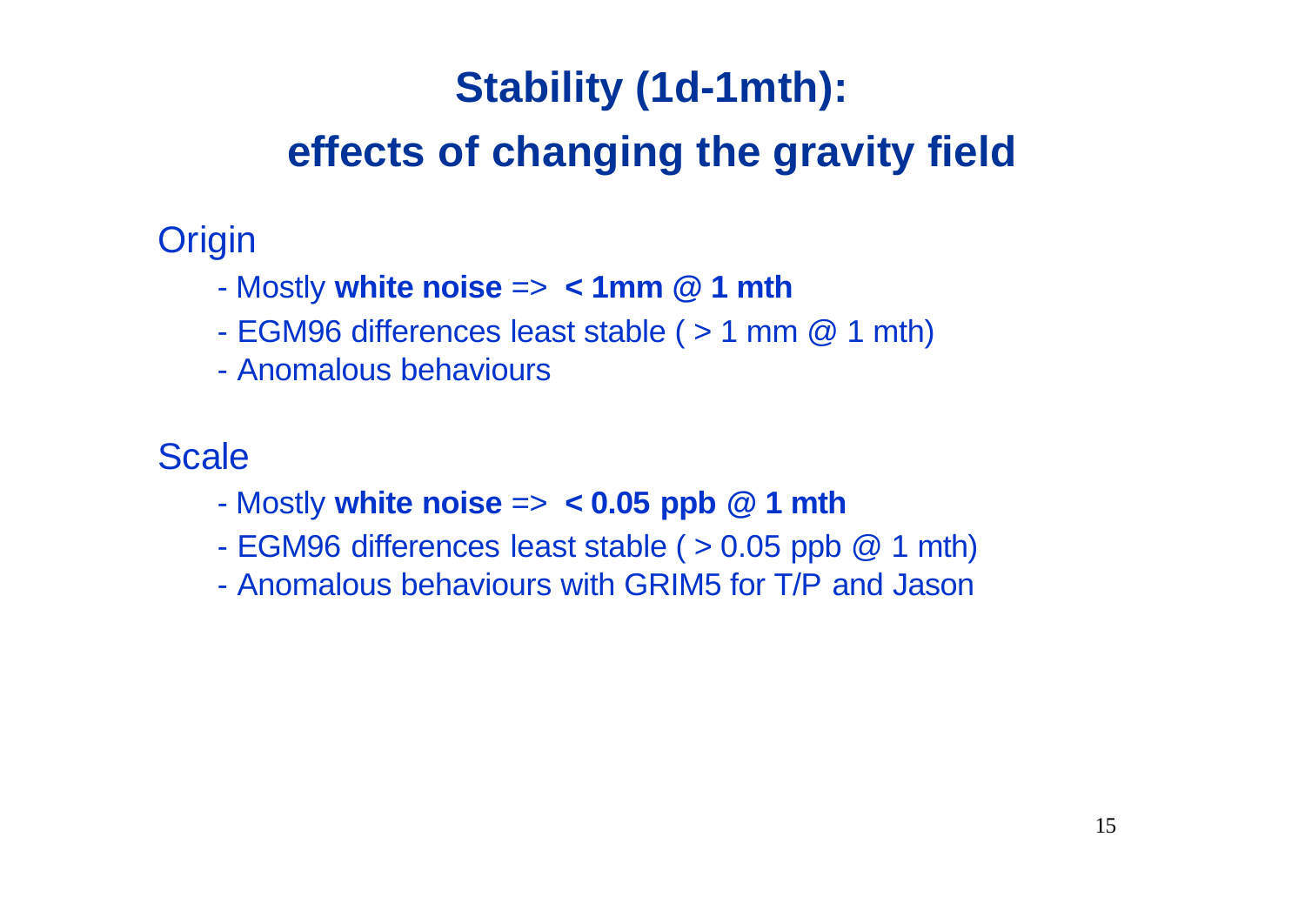## **Average stability (six satellites)**